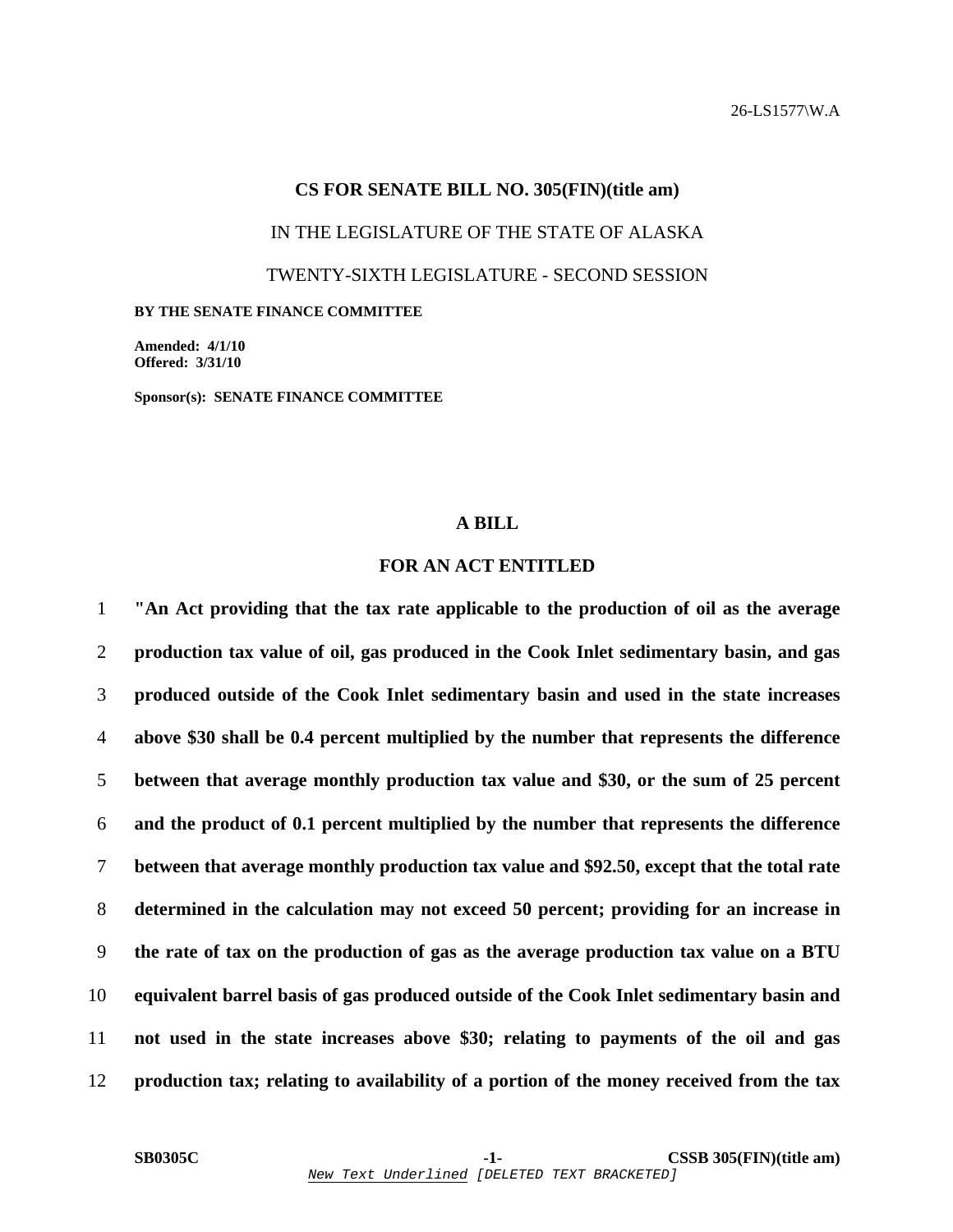**on oil and gas production for appropriation to the community revenue sharing fund; relating to the allocation of lease expenditures and adjustments to lease expenditures; and providing for an effective date." BE IT ENACTED BY THE LEGISLATURE OF THE STATE OF ALASKA:** 

5 **\* Section 1.** AS 29.60.850(b) is amended to read:

6 (b) Each fiscal year, the legislature may appropriate to the community revenue 7 sharing fund an amount equal to 20 percent of the money received by the state during 8 the previous calendar year under AS 43.55.011(g) **and (p)**. The amount may not 9 exceed

10 (1) \$60,000,000; or

11 (2) the amount that, when added to the fund balance on June 30 of the 12 previous fiscal year, equals \$180,000,000.

13 **\* Sec. 2.** AS 43.55.011(e) is amended to read:

14 (e) There is levied on the producer of oil or gas a tax for all oil and gas 15 produced each calendar year from each lease or property in the state, less any oil and 16 gas the ownership or right to which is exempt from taxation or constitutes a 17 landowner's royalty interest. Except as otherwise provided under (f), (j), (k), and (o) of 18 this section, the tax is equal to the sum of

19 (1) the annual production tax value of the taxable oil and gas as 20 calculated under AS 43.55.160(a)(1) multiplied by 25 percent; and

21 (2) the sum, over all months of the calendar year, of the tax amounts 22 determined under

| 23 | (A) subsection $(g)$ of this section; and                                             |
|----|---------------------------------------------------------------------------------------|
| 24 | (B) subsection (p) of this section.                                                   |
| 25 | * Sec. 3. AS $43.55.011(g)$ is amended to read:                                       |
| 26 | For each month of the calendar year for which the producer's average<br>( ၇ )         |
| 27 | production tax value under $AS\,43.55.160(a)(2)(A)$ - (E)<br>monthly<br>of a          |
| 28 | [AS $43.55.160(a)(2)$ PER] BTU equivalent barrel of [THE] taxable oil and gas is more |
| 29 | than \$30, the amount of tax for purposes of $(e)(2)(A)$ [(e)(2)] of this section is  |

30 determined by multiplying the monthly production tax value of the taxable oil [AND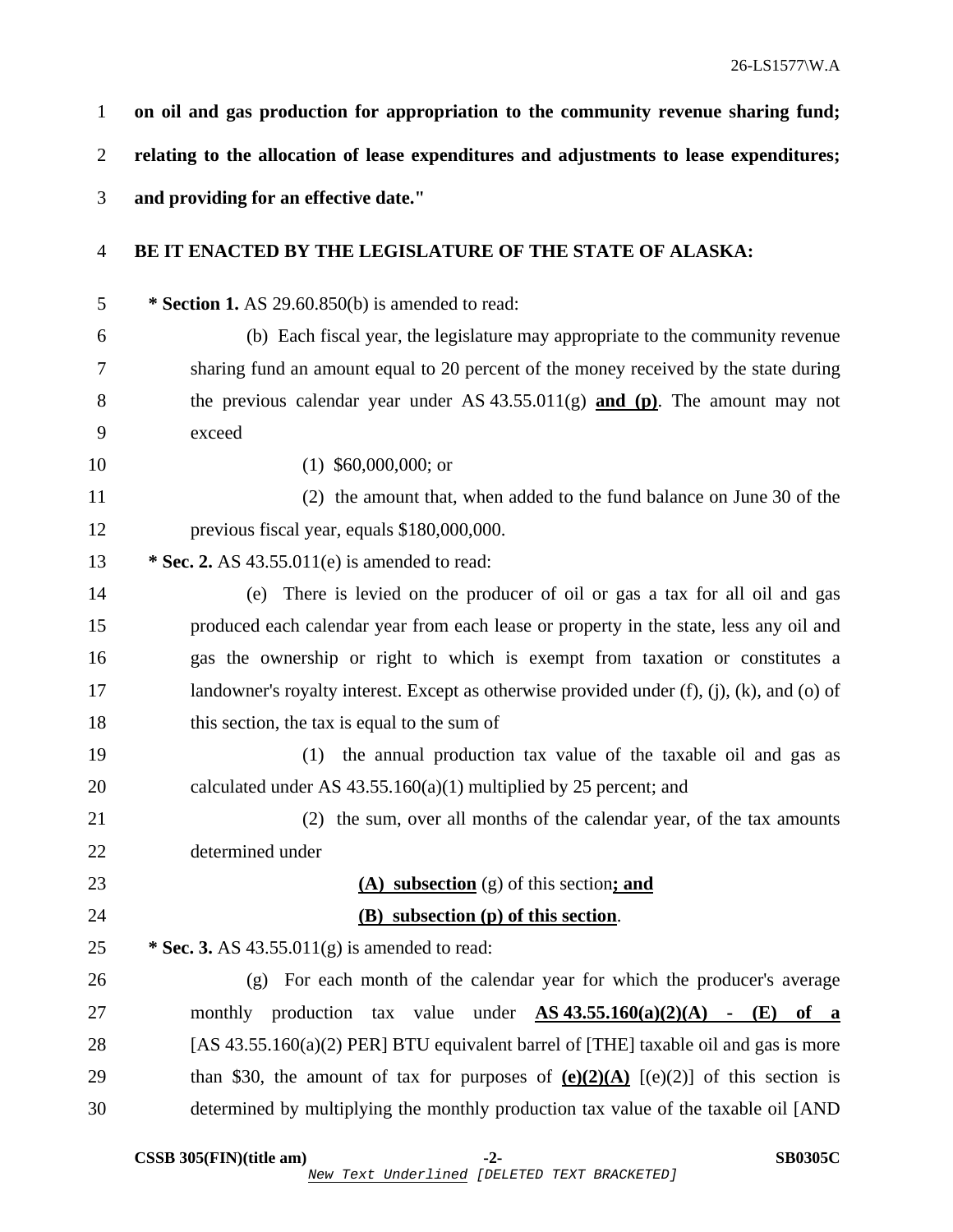1 GAS] produced during the month**, gas produced during the month from a lease or property in the Cook Inlet sedimentary basin, and gas produced during the month from a lease or property outside the Cook Inlet sedimentary basin and used in the state** by the tax rate calculated as follows:

5 (1) if the producer's average monthly production tax value **under** 6 **AS 43.55.160(a)(2)(A) - (E) of a** [PER] BTU equivalent barrel of [THE] taxable oil 7 and gas for the month is not more than \$92.50, the tax rate is 0.4 percent multiplied by 8 the number that represents the difference between **the producer's** [THAT] average 9 monthly production tax value **under AS 43.55.160(a)(2)(A) - (E) of a** [PER] BTU 10 equivalent barrel **of taxable oil and gas** and \$30; or

11 (2) if the producer's average monthly production tax value **under** 12 **AS 43.55.160(a)(2)(A) - (E) of a** [PER] BTU equivalent barrel of [THE] taxable oil 13 and gas for the month is more than \$92.50, the tax rate is the sum of 25 percent and 14 the product of 0.1 percent multiplied by the number that represents the difference 15 between the **producer's** average monthly production tax value **under** 16 **AS 43.55.160(a)(2)(A) - (E) of a** [PER] BTU equivalent barrel **of taxable oil and gas** 17 and \$92.50, except that the sum determined under this paragraph may not exceed 50 18 percent.

# 19 **\* Sec. 4.** AS 43.55.011 is amended by adding a new subsection to read:

20 (p) For each month of the calendar year for which the producer's average 21 monthly production tax value under AS 43.55.160(a)(2)(F) and (G) of a BTU 22 equivalent barrel of taxable gas is more than \$30, the amount of tax on the production 23 of gas for purposes of (e)(2)(B) of this section is determined by multiplying the 24 monthly production tax value of the taxable gas produced during the month other than 25 gas produced from a lease or property in the Cook Inlet sedimentary basin or gas 26 produced outside the Cook Inlet sedimentary basin and used in the state by the tax rate 27 calculated as follows:

28 (1) if the producer's average monthly production tax value under 29 AS 43.55.160(a)(2)(F) and (G) of a BTU equivalent barrel of taxable gas for the 30 month is not more than \$92.50, the tax rate is 0.4 percent multiplied by the number 31 that represents the difference between the producer's average monthly production tax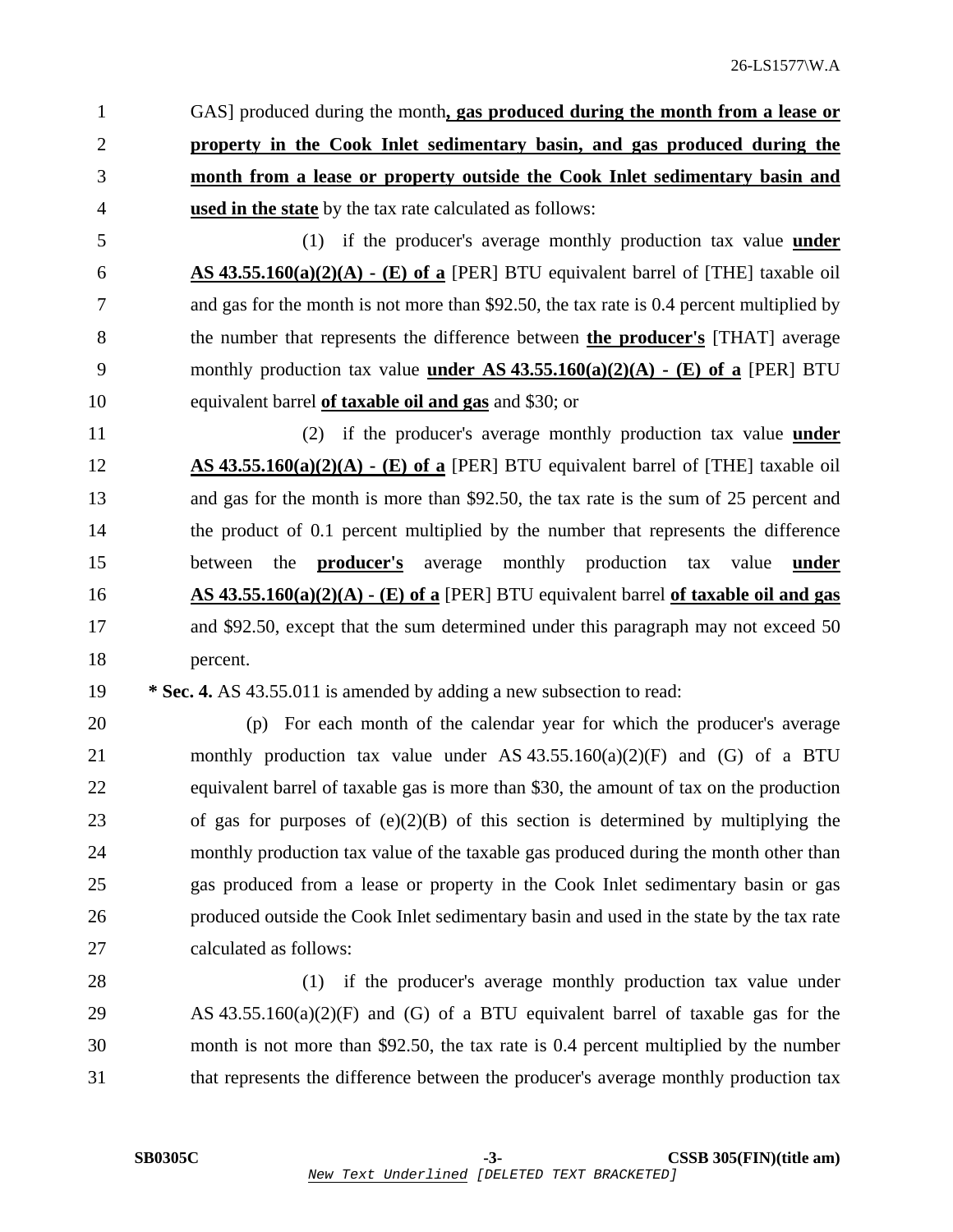2 or 3 (2) if the producer's average monthly production tax value under 4 AS 43.55.160(a)(2)(F) and (G) of a BTU equivalent barrel of taxable gas for the 5 month is more than \$92.50, the tax rate is the sum of 25 percent and the product of 0.1 6 percent multiplied by the number that represents the difference between the producer's 7 average monthly production tax value under AS  $43.55.160(a)(2)(F)$  and (G) of a BTU 8 equivalent barrel of gas and \$92.50, except that the sum determined under this 9 paragraph may not exceed 50 percent. 10 **\* Sec. 5.** AS 43.55.020(a) is amended to read: 11 (a) For a calendar year, a producer subject to tax under AS 43.55.011(e) - (i) 12 **and (p)** shall pay the tax as follows: 13 (1) an installment payment of the estimated tax levied by 14 AS 43.55.011(e), net of any tax credits applied as allowed by law, is due for each 15 month of the calendar year on the last day of the following month; except as otherwise 16 provided under (2) of this subsection, the amount of the installment payment is the 17 sum of the following amounts, less  $1/12$  of the tax credits that are allowed by law to be 18 applied against the tax levied by AS 43.55.011(e) for the calendar year, but the amount 19 of the installment payment may not be less than zero: 20 (A) for oil and gas produced from leases or properties in the 21 state outside the Cook Inlet sedimentary basin but not subject to 22 AS 43.55.011(o), other than leases or properties subject to AS 43.55.011(f), the 23 greater of 24 (i) zero; or 25 (ii) **an amount equal to** the sum of 25 percent and the 26 tax rate calculated for the month under AS 43.55.011(g) multiplied by 27 the remainder obtained by subtracting 1/12 of the producer's adjusted 28 lease expenditures for the calendar year of production **applicable to** 29 **the oil produced by the producer from those leases and properties** 30 under AS 43.55.165 and 43.55.170 that are deductible for the leases or 31 properties under AS 43.55.160**,** from the gross value at the point of

1 value under AS 43.55.160(a)(2)(F) and (G) of a BTU equivalent barrel of gas and \$30;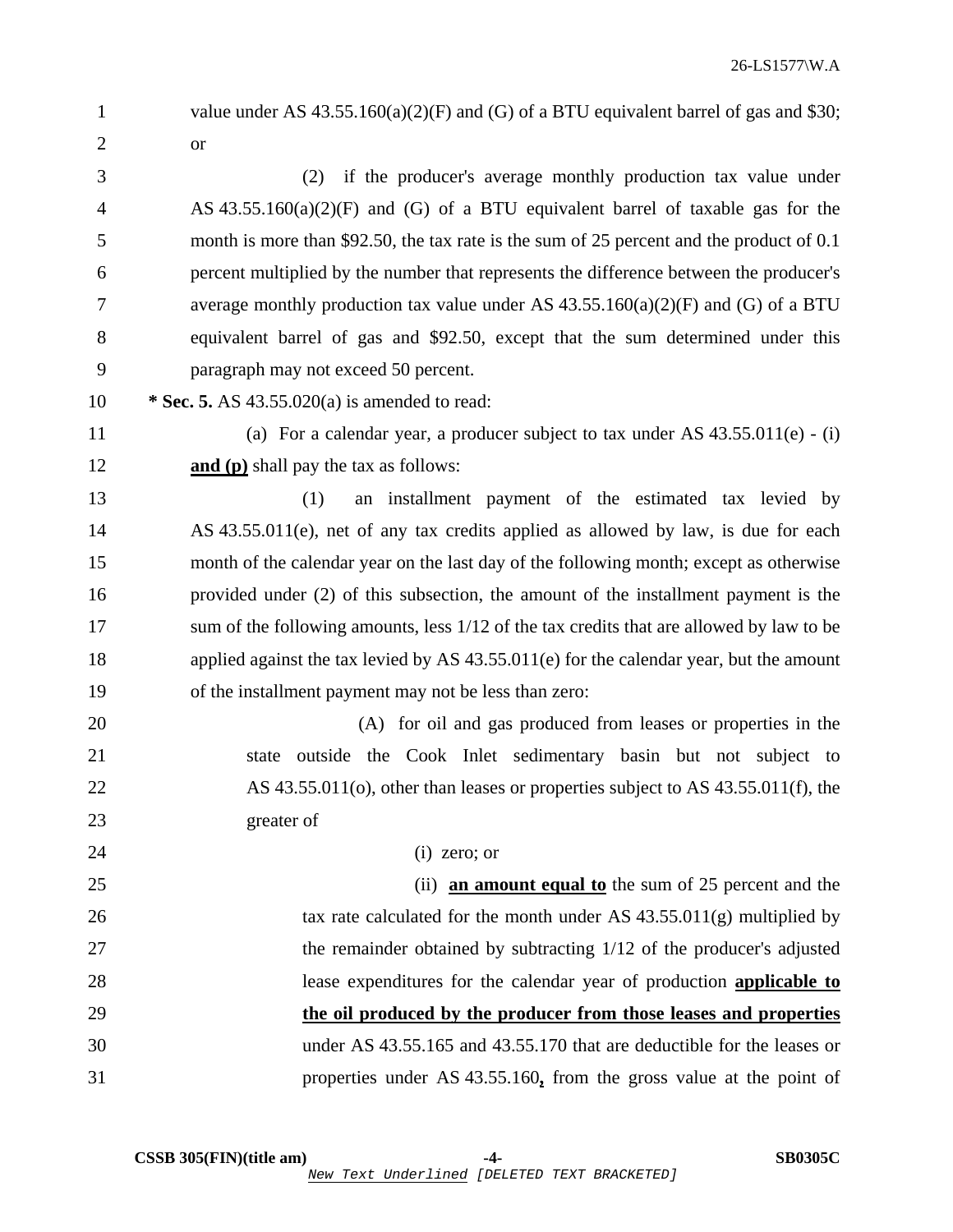| $\mathbf{1}$   | production of the oil [AND GAS] produced from the leases or                 |
|----------------|-----------------------------------------------------------------------------|
| $\overline{2}$ | properties during the month for which the installment payment is            |
| 3              | calculated <b>added to the sum of 25 percent and the tax rate</b>           |
| $\overline{4}$ | calculated for the month under $AS$ 43.55.011(p) multiplied by the          |
| 5              | remainder obtained by subtracting 1/12 of the producer's adjusted           |
| 6              | lease expenditures for the calendar year of production applicable           |
| $\overline{7}$ | to the gas produced by the producer from those leases and                   |
| 8              | properties under AS 43.55.165 and 43.55.170 that are deductible             |
| 9              | for the leases or properties under AS 43.55.160 from the gross              |
| 10             | value at the point of production of the gas produced from the leases        |
| 11             | or properties during the month for which the installment payment            |
| 12             | is calculated;                                                              |
| 13             | (B) for oil and gas produced from leases or properties subject              |
| 14             | to AS $43.55.011(f)$ , the greatest of                                      |
| 15             | $(i)$ zero;                                                                 |
| 16             | zero percent, one percent, two percent, three<br>(ii)                       |
| 17             | percent, or four percent, as applicable, of the gross value at the point of |
| 18             | production of the oil and gas produced from all leases or properties        |
| 19             | during the month for which the installment payment is calculated; or        |
| 20             | (iii) <b>an amount equal to</b> the sum of 25 percent and the               |
| 21             | tax rate calculated for the month under AS $43.55.011(g)$ multiplied by     |
| 22             | the remainder obtained by subtracting 1/12 of the producer's adjusted       |
| 23             | lease expenditures for the calendar year of production applicable to        |
| 24             | the oil produced by the producer from those leases and properties           |
| 25             | under AS 43.55.165 and 43.55.170 that are deductible for those leases       |
| 26             | or properties under AS 43.55.160, from the gross value at the point of      |
| 27             | production of the oil [AND GAS] produced from those leases or               |
| 28             | properties during the month for which the installment payment is            |
| 29             | calculated <b>added to the sum of 25 percent and the tax rate</b>           |
| 30             | calculated for the month under $AS$ 43.55.011(p) multiplied by the          |
| 31             | remainder obtained by subtracting 1/12 of the producer's adjusted           |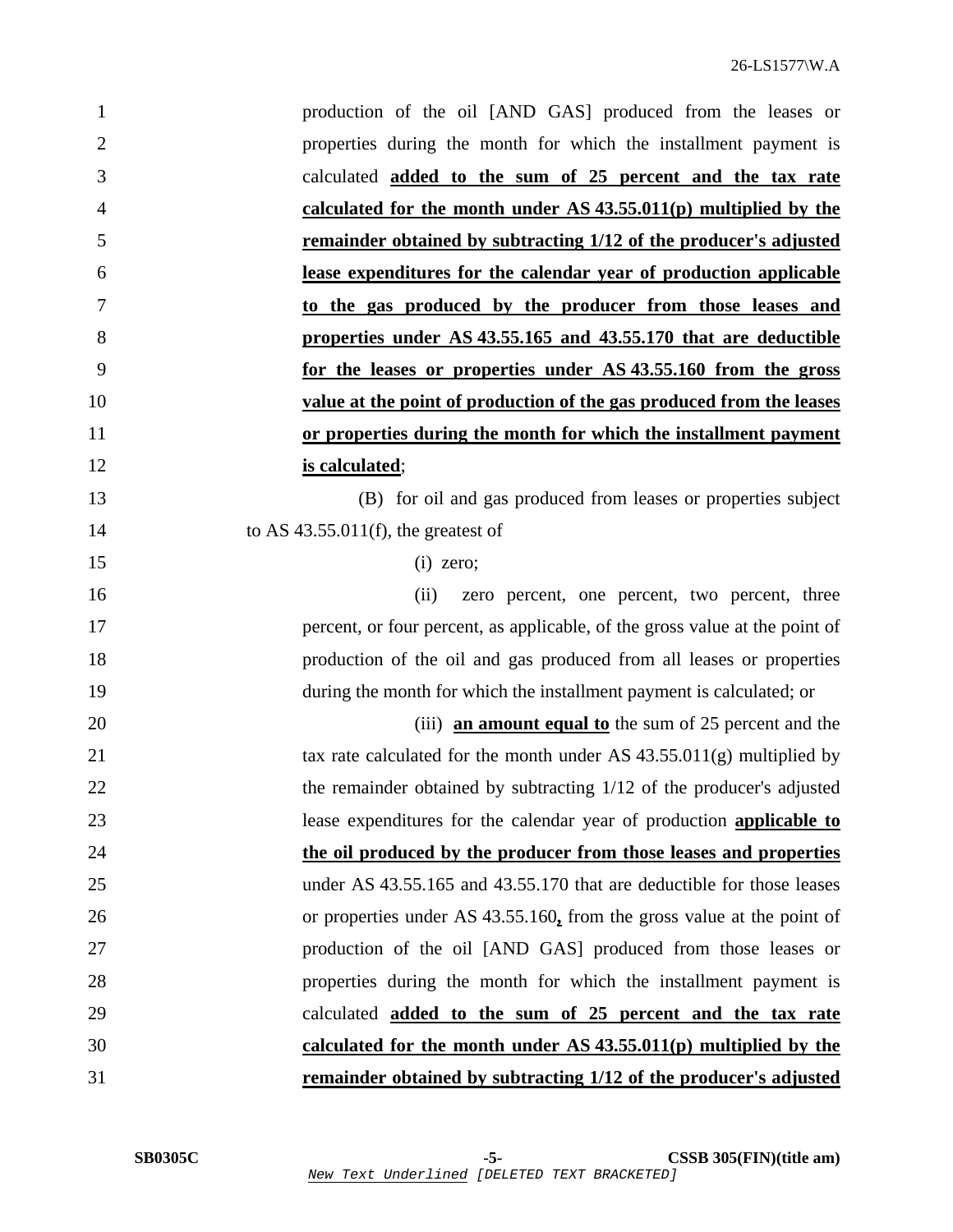| $\mathbf{1}$   | lease expenditures for the calendar year of production applicable                               |
|----------------|-------------------------------------------------------------------------------------------------|
| $\overline{2}$ | to the gas produced by the producer from those leases and                                       |
| 3              | properties under AS 43.55.165 and 43.55.170 that are deductible                                 |
| $\overline{4}$ | for those leases or properties under AS 43.55.160 from the gross                                |
| 5              | value at the point of production of the gas produced from those                                 |
| 6              | leases or properties during the month for which the installment                                 |
| 7              | payment is calculated;                                                                          |
| 8              | (C) for oil and gas produced from each lease or property                                        |
| 9              | subject to AS $43.55.011(j)$ , (k), or (o), the greater of                                      |
| 10             | $(i)$ zero; or                                                                                  |
| 11             | (ii) an amount equal to the sum of $25$ percent and the                                         |
| 12             | tax rate calculated for the month under AS $43.55.011(g)$ multiplied by                         |
| 13             | the remainder obtained by subtracting 1/12 of the producer's adjusted                           |
| 14             | lease expenditures for the calendar year of production <b>applicable to</b>                     |
| 15             | the oil produced by the producer from those leases and properties                               |
| 16             | under AS 43.55.165 and 43.55.170 that are deductible under                                      |
| 17             | AS 43.55.160 for oil [OR GAS, RESPECTIVELY,] produced from the                                  |
| 18             | lease or property, from the gross value at the point of production of the                       |
| 19             | oil [OR GAS, RESPECTIVELY,] produced from the lease or property                                 |
| 20             | during the month for which the installment payment is calculated                                |
| 21             | added to the sum of 25 percent and the tax rate calculated for the                              |
| 22             | month under AS $43.55.011(g)$ multiplied by the remainder obtained                              |
| 23             | by subtracting 1/12 of the producer's adjusted lease expenditures                               |
| 24             | for the calendar year of production applicable to the gas produced                              |
| 25             | by the producer from the lease or property under AS 43.55.165 and                               |
| 26             | 43.55.170 that are deductible under AS 43.55.160 for gas produced                               |
| 27             | from the lease or property, from the gross value at the point of                                |
| 28             | production of the gas produced from the lease or property during                                |
| 29             | the month for which the installment payment is calculated;                                      |
| 30             | (2) an amount calculated under $(1)(C)$ of this subsection for oil or gas                       |
| 31             | produced <b>before 2022</b> from a lease or property subject to AS $43.55.011(j)$ , (k), or (o) |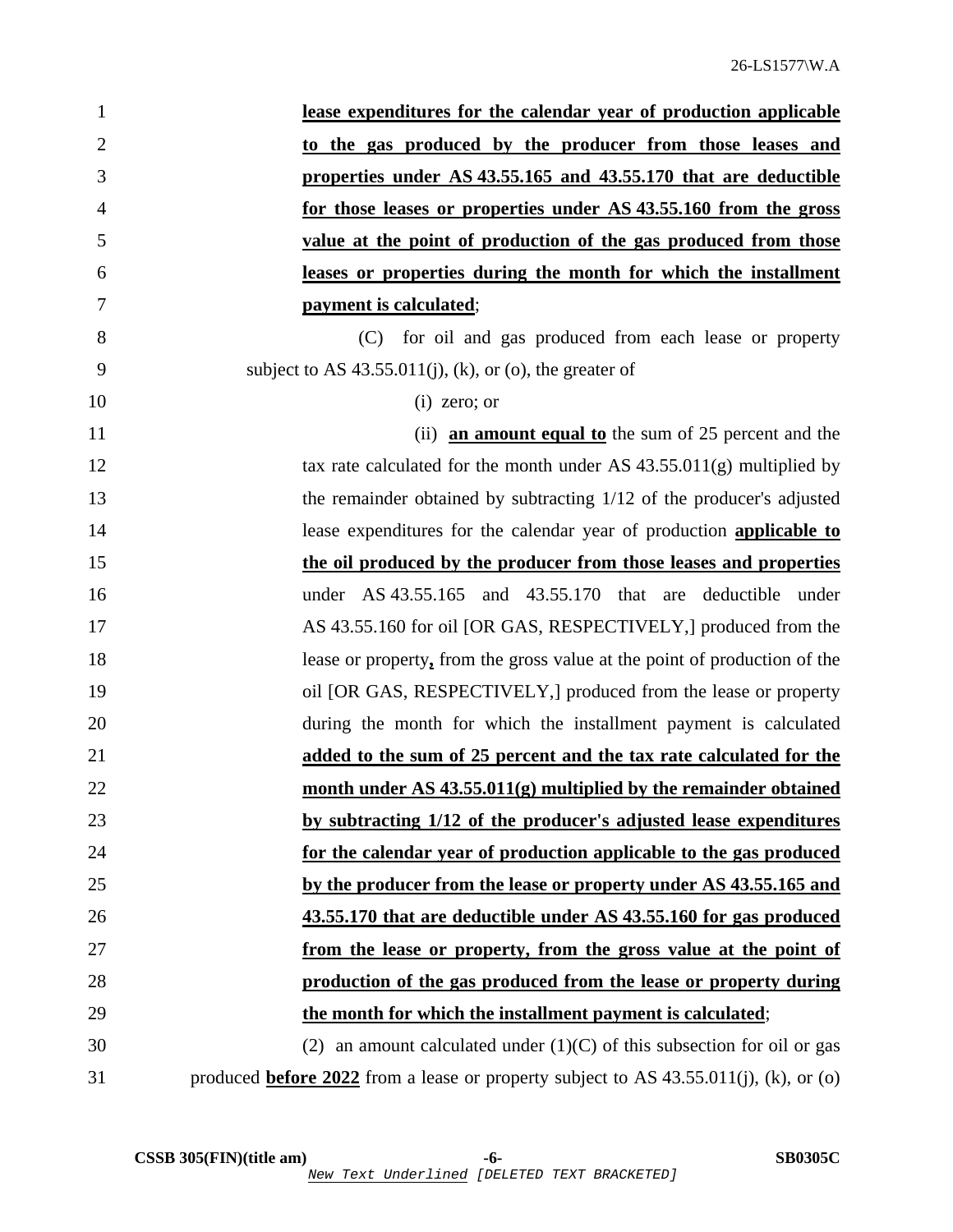1 may not exceed the product obtained by carrying out the calculation set out in 2 AS  $43.55.011(j)(1)$  or  $(2)$  or  $43.55.011(o)$ , as applicable, for gas or set out in 3 AS 43.55.011(k)(1) or (2), as applicable, for oil, but substituting in 4 AS  $43.55.011(i)(1)(A)$  or  $(2)(A)$  or  $43.55.011(o)$ , as applicable, the amount of taxable 5 gas produced during the month for the amount of taxable gas produced during the 6 calendar year and substituting in AS  $43.55.011(k)(1)(A)$  or  $(2)(A)$ , as applicable, the 7 amount of taxable oil produced during the month for the amount of taxable oil 8 produced during the calendar year; 9 (3) an installment payment of the estimated tax levied by 10 AS 43.55.011(i) for each lease or property is due for each month of the calendar year 11 on the last day of the following month; the amount of the installment payment is the 12 sum of 13 (A) the applicable tax rate for oil provided under 14 AS 43.55.011(i), multiplied by the gross value at the point of production of the 15 oil taxable under AS 43.55.011(i) and produced from the lease or property 16 during the month; and 17 (B) the applicable tax rate for gas provided under 18 AS 43.55.011(i), multiplied by the gross value at the point of production of the 19 gas taxable under AS 43.55.011(i) and produced from the lease or property 20 during the month; 21 (4) any amount of tax levied by AS 43.55.011(e) or (i), net of any 22 credits applied as allowed by law, that exceeds the total of the amounts due as 23 installment payments of estimated tax is due on March 31 of the year following the 24 calendar year of production. 25 **\* Sec. 6.** AS 43.55.020(d) is amended to read: 26 (d) In making settlement with the royalty owner for oil and gas that is taxable 27 under AS 43.55.011, the producer may deduct the amount of the tax paid on taxable 28 royalty oil and gas, or may deduct taxable royalty oil or gas equivalent in value at the 29 time the tax becomes due to the amount of the tax paid. If the total deductions of 30 installment payments of estimated tax for a calendar year exceed the actual tax for that 31 calendar year, the producer shall, before April 1 of the following year, refund the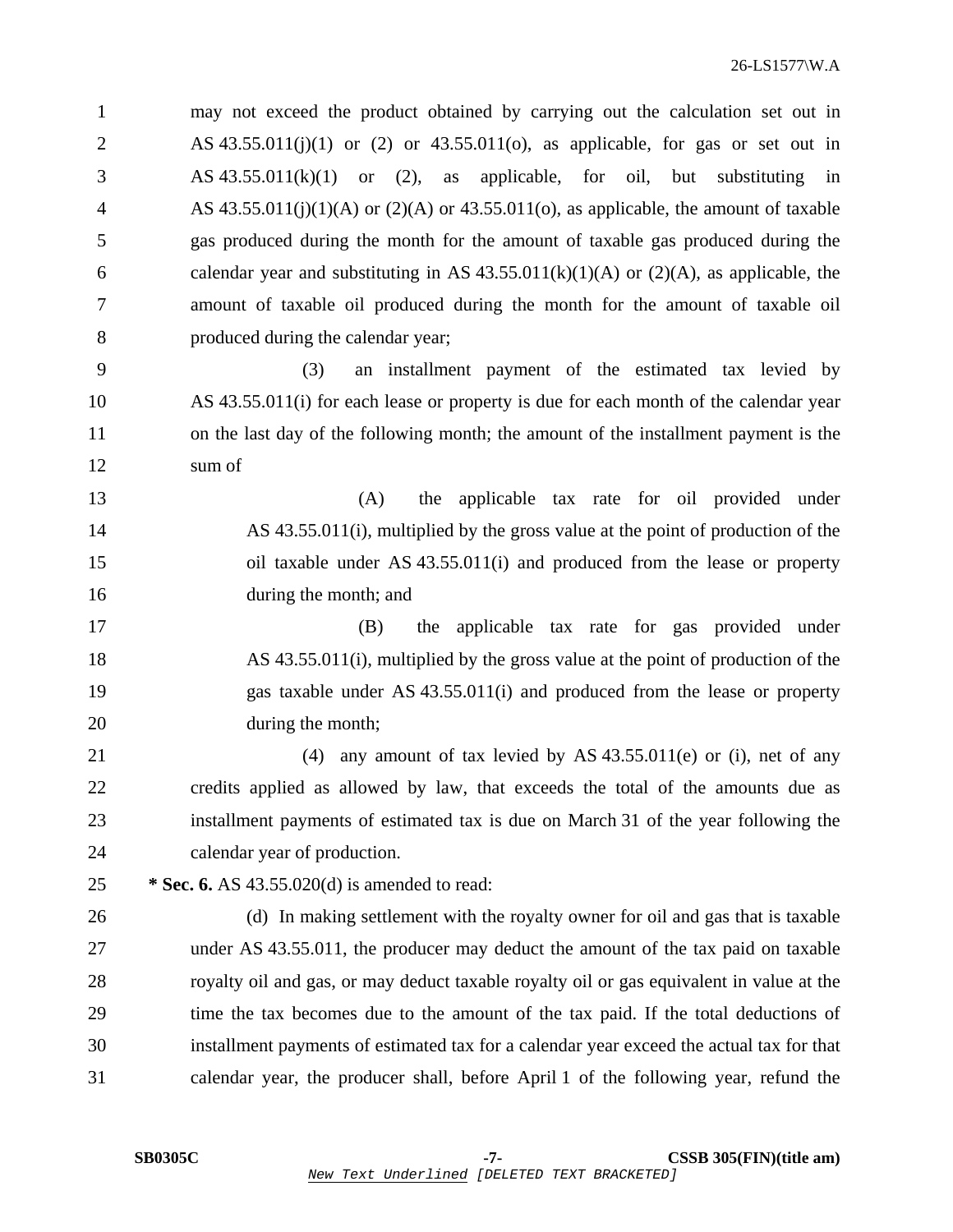1 excess to the royalty owner. Unless otherwise agreed between the producer and the 2 royalty owner, the amount of the tax paid under AS 43.55.011(e) - (g) **and (p)** on 3 taxable royalty oil and gas for a calendar year, other than oil and gas the ownership or 4 right to which constitutes a landowner's royalty interest, is considered to be the gross 5 value at the point of production of the taxable royalty oil and gas produced during the 6 calendar year multiplied by a figure that is a quotient, in which 7 (1) the numerator is the producer's total tax liability under 8 AS 43.55.011(e) - (g) **and (p)** for the calendar year of production; and 9 (2) the denominator is the total gross value at the point of production 10 of the oil and gas taxable under AS 43.55.011(e) - (g) **and (p)** produced by the 11 producer from all leases and properties in the state during the calendar year. 12 **\* Sec. 7.** AS 43.55.160(a) is amended to read: 13 (a) Except as provided in (b) of this section, for the purposes of 14 (1) AS 43.55.011(e), the annual production tax value of the taxable 15 (A) oil [AND GAS] produced during a calendar year from 16 leases or properties in the state that include land north of 68 degrees North 17 **latitude is the gross value at the point of production of the oil [AND GAS]** 18 taxable under AS 43.55.011(e) and produced by the producer from those leases 19 or properties, less the producer's lease expenditures under AS 43.55.165 for the 20 calendar year applicable to the oil [AND GAS] produced by the producer from 21 those leases or properties, as adjusted under AS 43.55.170; [THIS 22 SUBPARAGRAPH DOES NOT APPLY TO GAS SUBJECT TO 23 AS 43.55.011(o);] 24 (B) oil [AND GAS] produced during a calendar year from 25 leases or properties in the state outside the Cook Inlet sedimentary basin, no 26 part of which is north of 68 degrees North latitude, is the gross value at the 27 point of production of the oil [AND GAS] taxable under AS 43.55.011(e) and 28 produced by the producer from those leases or properties, less the producer's 29 lease expenditures under AS 43.55.165 for the calendar year applicable to the 30 oil [AND GAS] produced by the producer from those leases or properties, as 31 adjusted under AS 43.55.170; [THIS SUBPARAGRAPH DOES NOT APPLY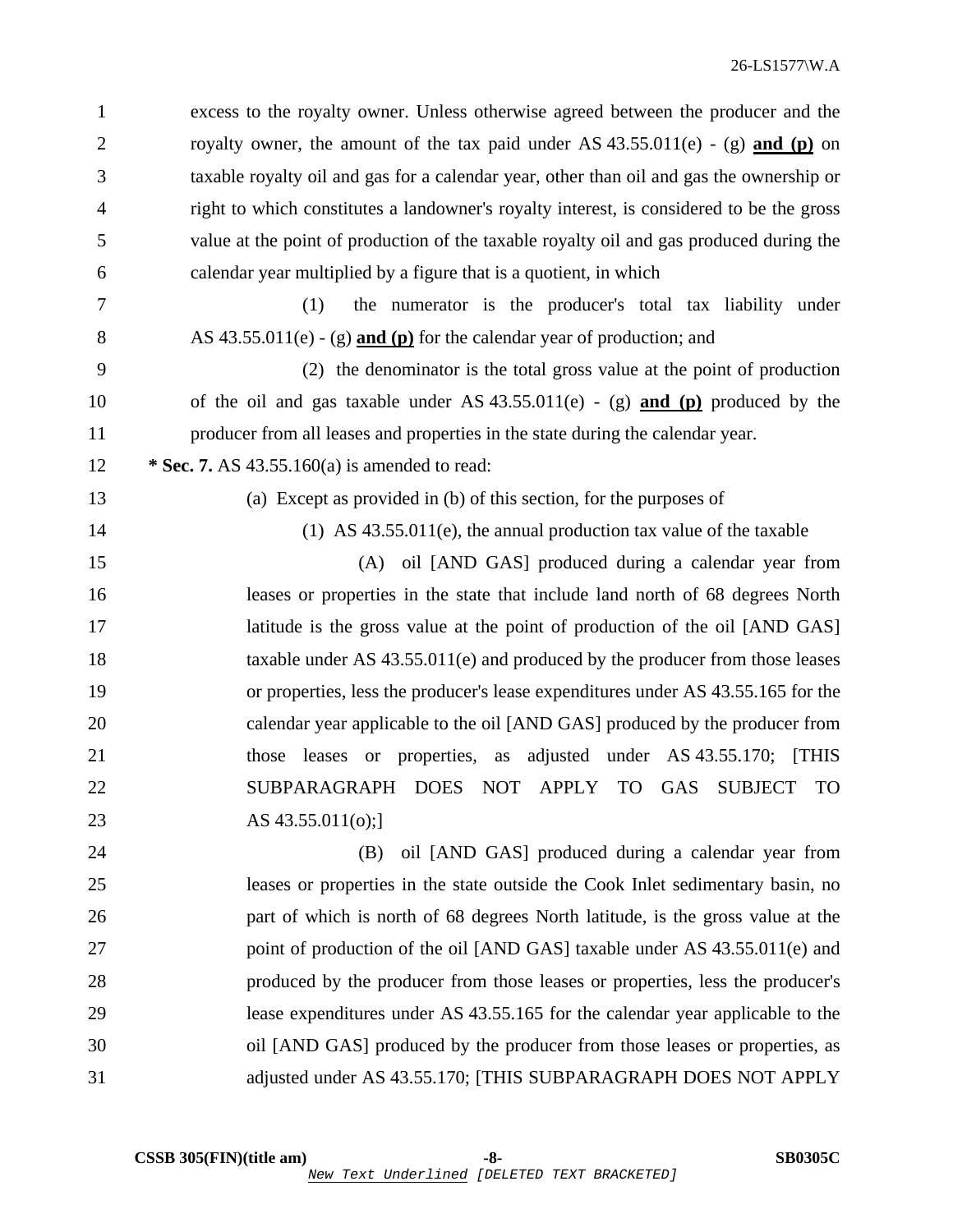| $\mathbf{1}$   | TO GAS SUBJECT TO AS 43.55.011(o);]                                             |
|----------------|---------------------------------------------------------------------------------|
| $\overline{2}$ | oil produced during a calendar year from a lease or<br>(C)                      |
| 3              | property in the Cook Inlet sedimentary basin is the gross value at the point of |
| $\overline{4}$ | production of the oil taxable under AS $43.55.011(e)$ and produced by the       |
| 5              | producer from that lease or property, less the producer's lease expenditures    |
| 6              | under AS 43.55.165 for the calendar year applicable to the oil produced by the  |
| 7              | producer from that lease or property, as adjusted under AS 43.55.170;           |
| 8              | gas produced during a calendar year from a lease or<br>(D)                      |
| 9              | property in the Cook Inlet sedimentary basin is the gross value at the point of |
| 10             | production of the gas taxable under AS $43.55.011(e)$ and produced by the       |
| 11             | producer from that lease or property, less the producer's lease expenditures    |
| 12             | under AS 43.55.165 for the calendar year applicable to the gas produced by the  |
| 13             | producer from that lease or property, as adjusted under AS 43.55.170;           |
| 14             | gas produced during a calendar year from a lease or<br>(E)                      |
| 15             | property outside the Cook Inlet sedimentary basin and used in the state is the  |
| 16             | gross value at the point of production of that gas taxable under                |
| 17             | AS 43.55.011(e) and produced by the producer from that lease or property, less  |
| 18             | the producer's lease expenditures under AS 43.55.165 for the calendar year      |
| 19             | applicable to that gas produced by the producer from that lease or property, as |
| 20             | adjusted under AS 43.55.170;                                                    |
| 21             | gas produced during a calendar year from leases or<br>(F)                       |
| 22             | properties in the state that include land north of 68 degrees North latitude    |
| 23             | is the gross value at the point of production of the gas taxable under          |
| 24             | AS 43.55.011(e) and produced by the producer from those leases or               |
| 25             | properties, less the producer's lease expenditures under AS 43.55.165 for       |
| 26             | the calendar year applicable to the gas produced by the producer from           |
| 27             | those leases or properties, as adjusted under AS 43.55.170; this                |
| 28             | subparagraph does not apply to gas used in the state;                           |
| 29             | (G) gas produced during a calendar year from leases or                          |
| 30             | properties in the state outside the Cook Inlet sedimentary basin, no part of    |
| 31             | which is north of 68 degrees North latitude, is the gross value at the point    |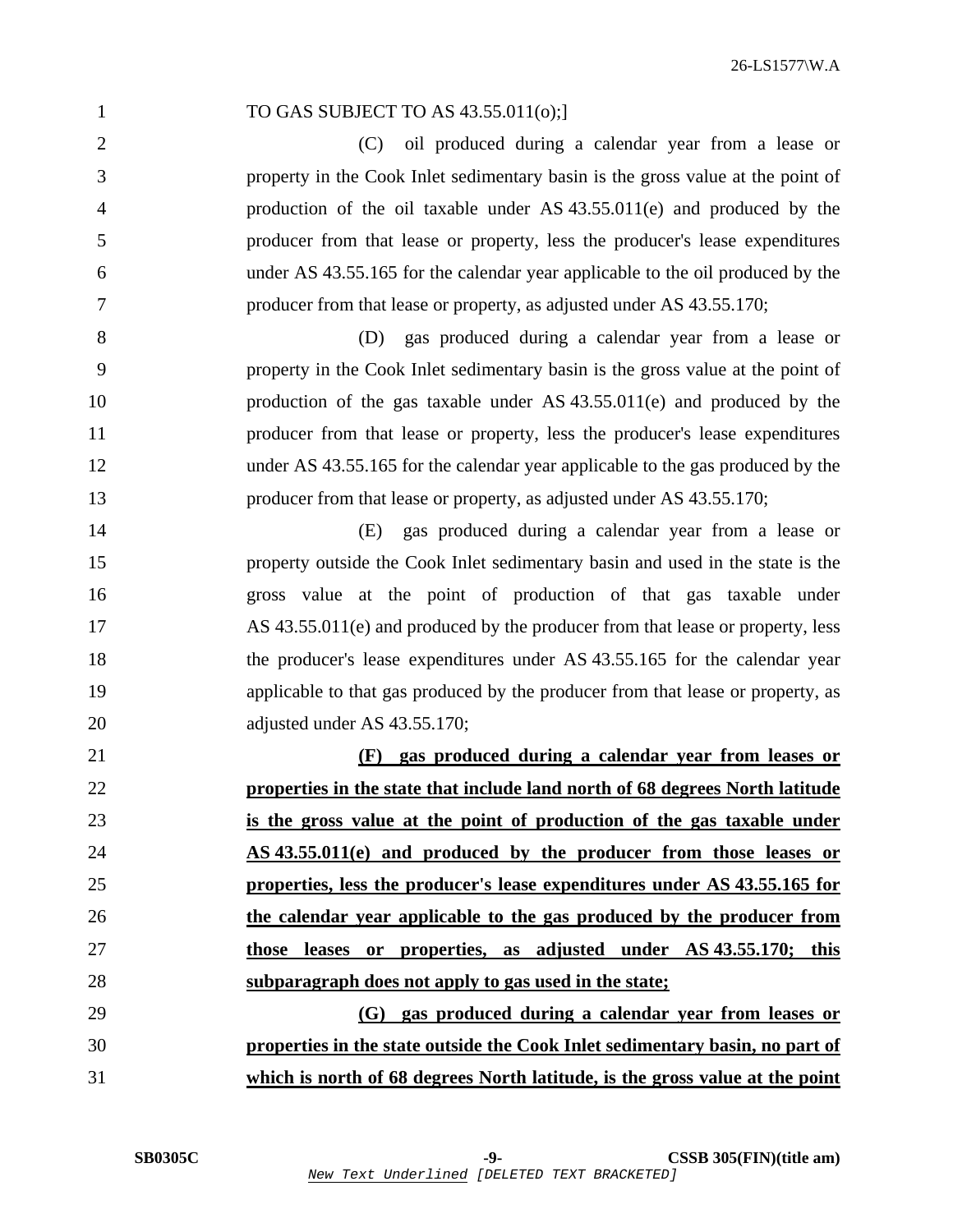| $\mathbf{1}$   | of production of the gas taxable under AS 43.55.011(e) and produced by    |
|----------------|---------------------------------------------------------------------------|
| 2              | the producer from those leases or properties, less the producer's lease   |
| 3              | expenditures under AS 43.55.165 for the calendar year applicable to the   |
| $\overline{4}$ | gas produced by the producer from those leases or properties, as adjusted |
| 5              | under AS 43.55.170; this subparagraph does not apply to gas used in the   |
| 6              | state;                                                                    |
|                |                                                                           |

7 (2) AS 43.55.011(g) **and (p)**, the monthly production tax value of the 8 taxable

9 (A) oil [AND GAS] produced during a month from leases or 10 properties in the state that include land north of 68 degrees North latitude is the 11 gross value at the point of production of the oil [AND GAS] taxable under 12 AS 43.55.011(e) and produced by the producer from those leases or properties, 13 less 1/12 of the producer's lease expenditures under AS 43.55.165 for the 14 calendar year applicable to the oil [AND GAS] produced by the producer from 15 those leases or properties, as adjusted under AS 43.55.170; [THIS 16 SUBPARAGRAPH DOES NOT APPLY TO GAS SUBJECT TO 17 **AS 43.55.011(o)**;

18 (B) oil [AND GAS] produced during a month from leases or 19 properties in the state outside the Cook Inlet sedimentary basin, no part of 20 which is north of 68 degrees North latitude, is the gross value at the point of 21 production of the oil [AND GAS] taxable under AS 43.55.011(e) and produced 22 by the producer from those leases or properties, less  $1/12$  of the producer's 23 lease expenditures under AS 43.55.165 for the calendar year applicable to the 24 oil [AND GAS] produced by the producer from those leases or properties, as 25 adjusted under AS 43.55.170; [THIS SUBPARAGRAPH DOES NOT APPLY 26 **TO GAS SUBJECT TO AS 43.55.011(0);** 

27 (C) oil produced during a month from a lease or property in the 28 Cook Inlet sedimentary basin is the gross value at the point of production of 29 the oil taxable under AS 43.55.011(e) and produced by the producer from that 30 lease or property, less 1/12 of the producer's lease expenditures under 31 AS 43.55.165 for the calendar year applicable to the oil produced by the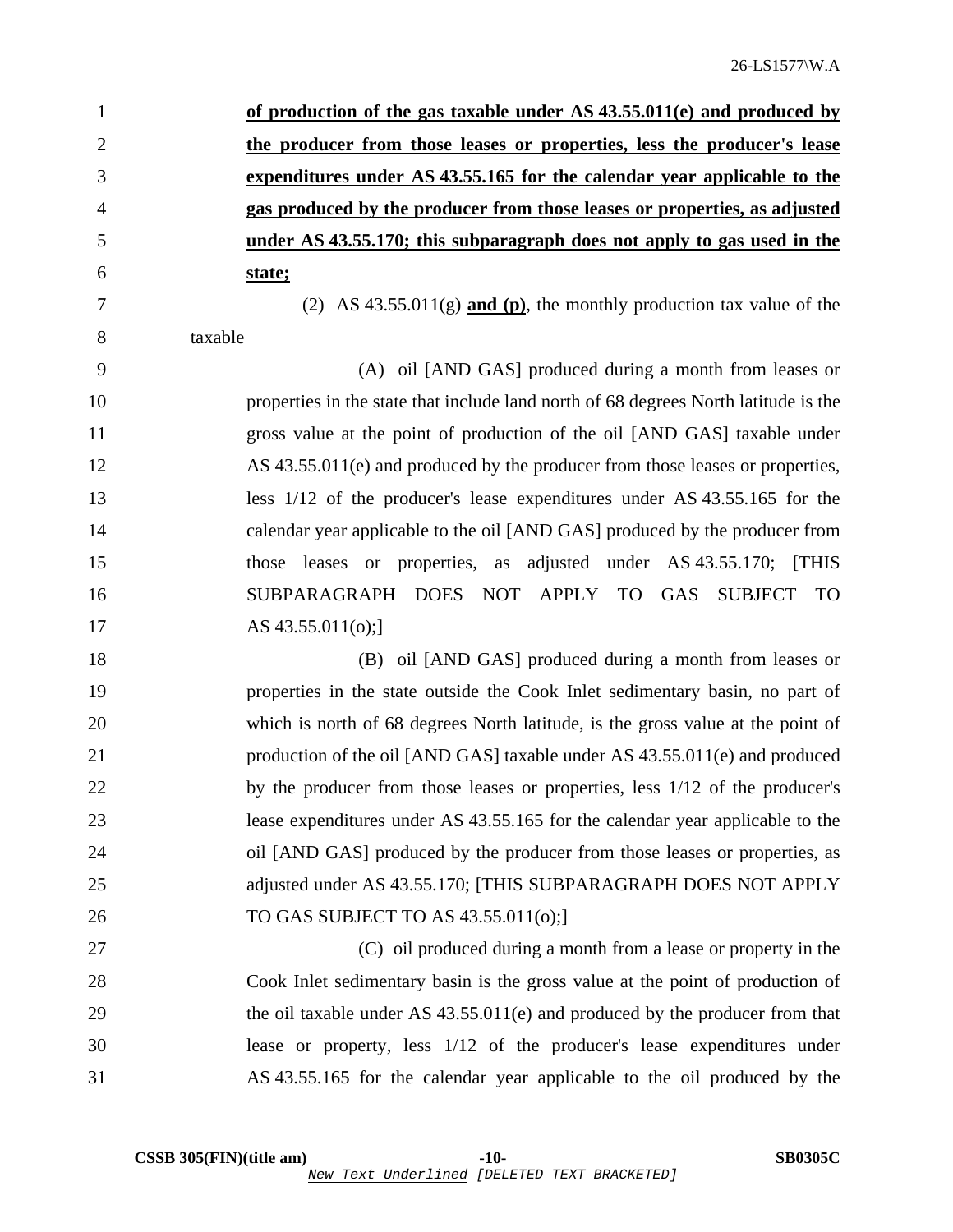| $\mathbf{1}$   | producer from that lease or property, as adjusted under AS 43.55.170;           |
|----------------|---------------------------------------------------------------------------------|
| $\overline{2}$ | (D) gas produced during a month from a lease or property in                     |
| 3              | the Cook Inlet sedimentary basin is the gross value at the point of production  |
| 4              | of the gas taxable under AS $43.55.011(e)$ and produced by the producer from    |
| 5              | that lease or property, less $1/12$ of the producer's lease expenditures under  |
| 6              | AS 43.55.165 for the calendar year applicable to the gas produced by the        |
| 7              | producer from that lease or property, as adjusted under AS 43.55.170;           |
| 8              | (E) gas produced during a month from a lease or property                        |
| 9              | outside the Cook Inlet sedimentary basin and used in the state is the gross     |
| 10             | value at the point of production of that gas taxable under AS 43.55.011(e) and  |
| 11             | produced by the producer from that lease or property, less 1/12 of the          |
| 12             | producer's lease expenditures under AS 43.55.165 for the calendar year          |
| 13             | applicable to that gas produced by the producer from that lease or property, as |
| 14             | adjusted under AS 43.55.170;                                                    |
| 15             | (F) gas produced during a month from leases or properties                       |
| 16             | in the state that include land north of 68 degrees North latitude is the        |
| 17             | gross value at the point of production of the gas taxable under                 |
| 18             | AS 43.55.011(e) and produced by the producer from those leases or               |
| 19             | properties, less 1/12 of the producer's lease expenditures under                |
| 20             | AS 43.55.165 for the calendar year applicable to the gas produced by the        |
| 21             | producer from those leases or properties, as adjusted under AS 43.55.170;       |
| 22             | this subparagraph does not apply to gas used in the state;                      |
| 23             | (G) gas produced during a month from leases or properties                       |
| 24             | in the state outside the Cook Inlet sedimentary basin, no part of which is      |
| 25             | north of 68 degrees North latitude, is the gross value at the point of          |
| 26             | production of the gas taxable under AS 43.55.011(e) and produced by the         |
| 27             | producer from those leases or properties, less 1/12 of the producer's lease     |
| 28             | expenditures under AS 43.55.165 for the calendar year applicable to the         |
| 29             | gas produced by the producer from those leases or properties, as adjusted       |
|                |                                                                                 |
| 30             | under AS 43.55.170; this subparagraph does not apply to gas used in the         |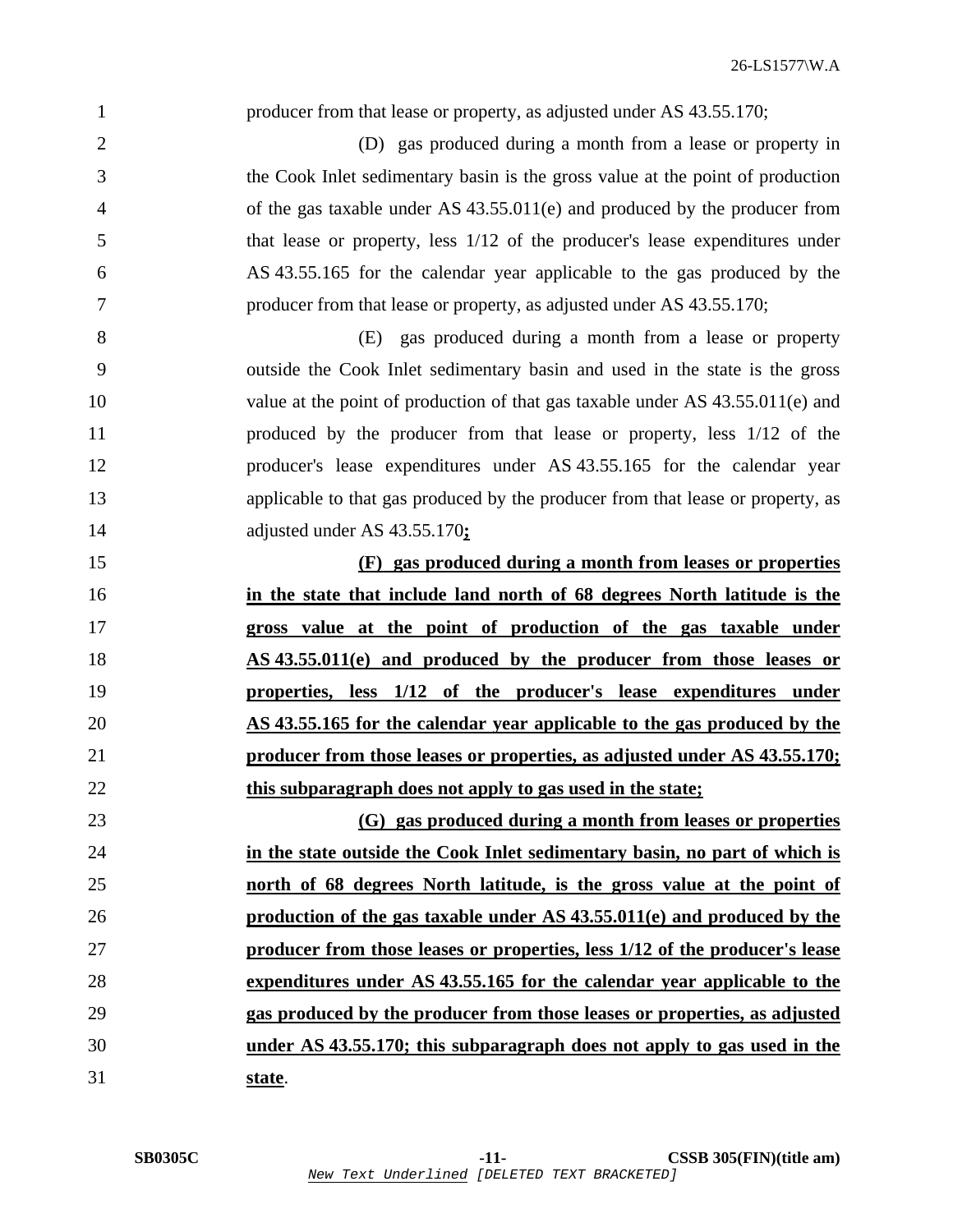26-LS1577\W.A

1 **\* Sec. 8.** AS 43.55.165(h) is amended to read:

2 (h) The department shall adopt regulations that provide for reasonable 3 methods of allocating costs between oil and gas, between gas subject to 4 AS 43.55.011(o) and other gas, and between leases or properties in those 5 circumstances where an allocation of costs is required to determine lease expenditures 6 that are costs of exploring for, developing, or producing oil deposits or costs of 7 exploring for, developing, or producing gas deposits, or that are costs of exploring for, 8 developing, or producing oil or gas deposits located within different leases or 9 properties. **When determining a reasonable method of allocating lease** 10 **expenditures between the production of oil and the production of gas, the** 11 **department shall consider allocating lease expenditures in proportion to the BTU** 12 **equivalent barrels of oil produced and gas produced from each lease or property.** 13 **\* Sec. 9.** AS 43.55.170 is amended by adding a new subsection to read:

14 (d) The department shall adopt regulations that provide for reasonable 15 methods of allocating the adjustments to a producer's lease expenditures in (a) of this 16 section and the payments and credits described in (b) of this section between oil and 17 gas, between gas subject to AS 43.55.011(o) and other gas, and between leases or 18 properties in those circumstances where an allocation of costs is required to determine 19 lease expenditures that are costs of exploring for, developing, or producing oil 20 deposits, or costs of exploring for, developing, or producing gas deposits, or that are 21 costs of exploring for, developing, or producing oil or gas deposits located within 22 different leases or properties. When determining a reasonable method of allocating the 23 adjustments to a producer's lease expenditures between the production of oil and the 24 production of gas, the department shall consider allocating the adjustments in 25 proportion to the lease expenditures allocated to the production of oil and the 26 production of gas under regulations adopted by the department under 27 AS 43.55.165(h).

28 **\* Sec. 10.** The uncodified law of the State of Alaska is amended by adding a new section to 29 read:

30 TRANSITION: INSTALLMENT PAYMENTS OF TAX. A producer required to 31 make an installment payment of tax under AS 43.55.020(a)(1) after December 31, 2009, and